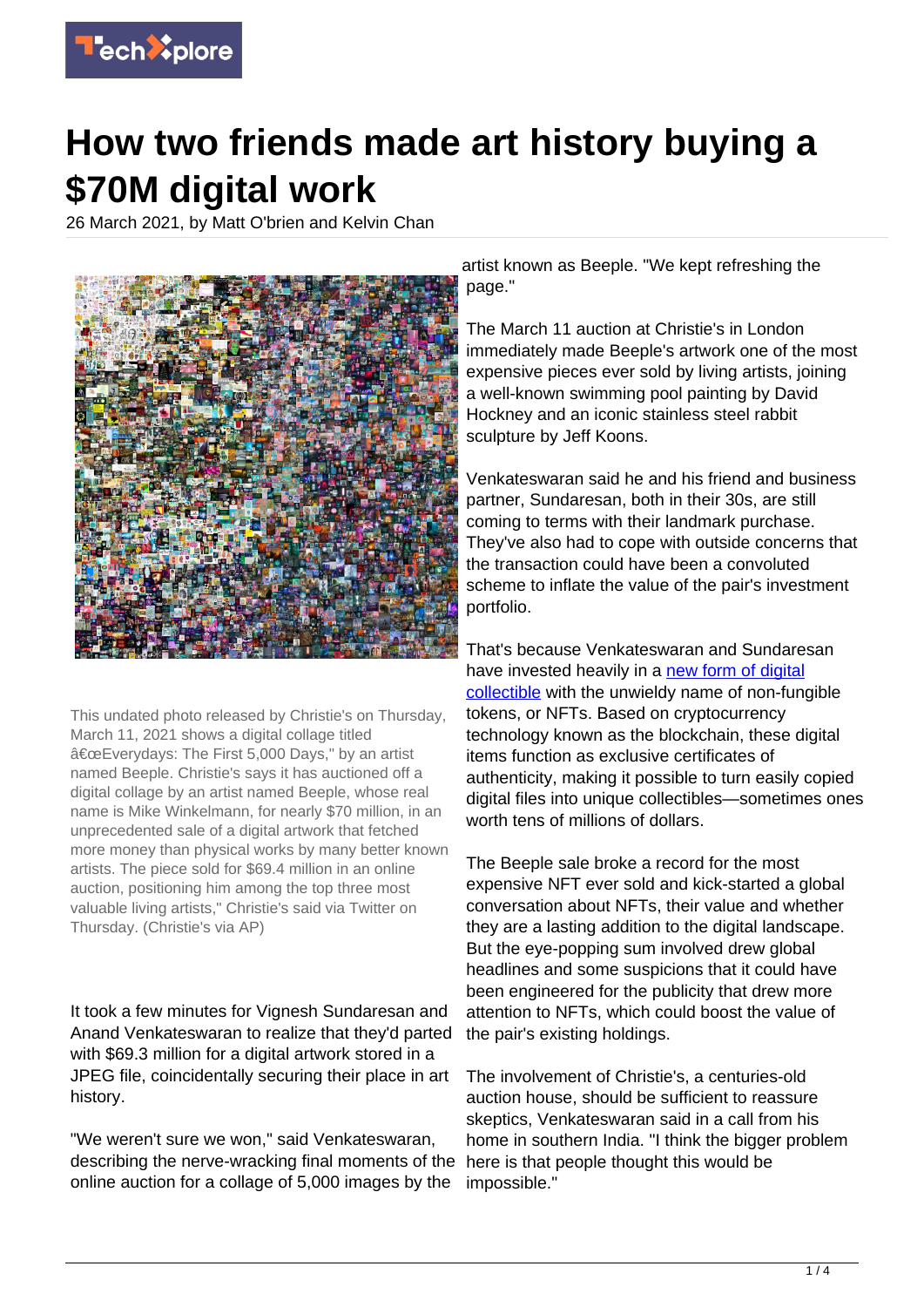

That's certainly [the case with Beeple himself](https://techxplore.com/news/2021-03-qa-artist-beeple-nft-collage.html), who in real life is a digital artist named Mike Winkelmann. "This whole NFT thing was not something I saw coming, at all," he said. During the money and Venkateswaran's analytical eye, they auction, the artist was in his living room near Charleston, South Carolina, surrounded by family and a video crew, and said it felt like a "bomb went off in the room" as the bids quickly rose. Another bidder and cryptocurrency entrepreneur, Justin Sun, lost in the final seconds after the bids exceeded his previously set maximum.

The NFT market was already taking off, with transactions last year quadrupling to \$250 million, according to a report by NonFungible.com, a website that tracks the market. The Beeple sale turbocharged that growth and helped transform NFTs from niche tokens mainly appealing to cryptocurrency nerds to a new type of digital asset that's drawn mainstream attention from the art world, the music industry, sports and speculators.

Not to be outdone, auction house rival Sotheby's plans its own NFT sale, collaborating with the pseudonymous digital artist Pak in a sale next month.

Winkelmann began seeing the possibilities of NFTs share ownership of an art piece. for digital artists back in October when he tested the waters with an initial "drop" of his work. "People That was the precursor to March's historic sale of can actually own my art and collect it and, you know, pay good money," he said in an interview this file combining works Beeple had created each day week.

It was after another sale late last year that he reached out to one of the losing bidders, Sundaresan, who uses the pseudonym Metakovan.

The art world was not a common talking point for Sundaresan and Venkateswaran when they first met in 2013 while working at The Hindu, a daily newspaper in Chennai, India. Sundaresan was a 20-something technology consultant; Venkateswaran was a journalist.

Both had humble upbringings. Sundaresan couldn't everything that Beeple puts out is gold. We don't afford a laptop when he was learning to code, so he'd walk around with a flash drive and borrow his friends' laptops, Venkateswaran said.

But by 2020, Sundaresan, now living in Singapore, had made himself rich on a series of cryptocurrency ventures and investments. With Sundaresan's began exploring NFTs with a new fund called Metapurse.

Sundaresan, who declined to be interviewed this week, created the persona Metakovan as a reference to his affection for virtual worlds known as the "metaverse." The name means "King of Meta" in the Tamil language. Venkateswaran, who lives in Chennai with his wife and two kids, calls himself Twobadour. In [a blog post last week](https://metapurser.substack.com/p/nfts-the-first-5000-beeples) the pair revealed their true identities and sought to dispel some of the mystery about their motivations.

"The point was to show Indians and people of color that they too could be patrons, that crypto was an equalizing power between the West and the Rest, and that the global south was rising," they wrote.

It was in December that the Metapurse pair made their first big Beeple investment, buying 20 of his works for \$2.2 million and gifting the artist with 2% of their new fund of NFT tokens, called B20s, that were designed to allow large groups of people to

Beeple's "Everydays: the First 5000 Days," a digital from May 2007 to the beginning of this year. Many of them are grotesque and cartoonish takes on what was happening in U.S. politics or pop culture. The works also follow Beeple's rise from a littleknown graphic designer to an internet personality with a big Instagram following and multimedia projects with pop stars like Nicki Minaj and Justin Bieber.

"If you look at each picture at face value, obviously not all of them are going to stand the test of time," Venkateswaran said. "Not all 5,000 are masterpieces. That was never the argument. Not worship at his feet. That's not what we were about. This is more about the combined narrative of what he represents."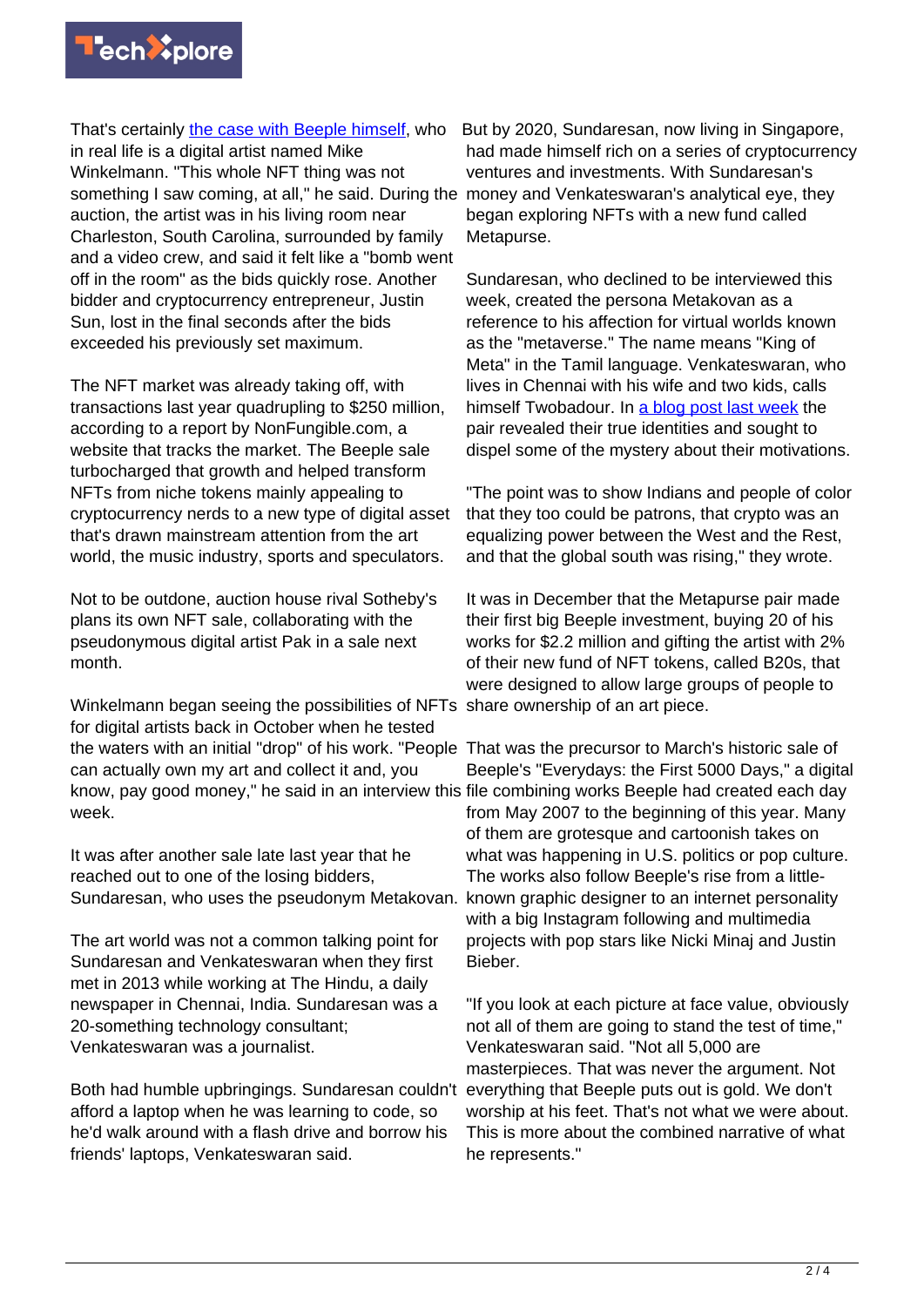

The purchase has shocked art and finance worlds, © 2021 The Associated Press. All rights reserved. but in some ways was fairly conventional, said New This material may not be published, broadcast, York art lawyer Leila Amineddoleh. rewritten or redistributed without permission.

"A lot of the art market is saying, 'I own something unique, it's scarce, I own it, look at me.' This is not that different," she said. "The whole value of an NFT is being able to say this is an original. You're buying the bragging rights to say, 'I own the token.' But really, anyone can access the art."

Amineddoleh said the blockchain technology that underpins NFTs and other cryptocurrency markets also provides a transparent ledger to record art transactions. But for skeptics of the largely unregulated world of cryptocurrency, the sale has invited added scrutiny.

Christie's declined to comment on the details of the sale's financial structure except to say that the total amount was paid in a cryptocurrency known as Ether, marking Christie's first time accepting cryptocurrency as payment.

"There is obviously a money trail and Christie's had a set of exchanges that they were willing to work with, that they vetted and approved," Venkateswaran said. "And those are the exchanges that were used to make the payment. So Christie's has all the information."

Cryptocurrency exchanges can be prone to manipulative behavior, according to research coauthored by Friedhelm Victor of the Technical University of Berlin. But that typically involves investors who buy and sell the same assets repeatedly to create a fake sense of busy trading activity.

Such back-and-forth trading hasn't yet become common with NFTs, in part because they typically carry higher fees, Victor said. "Crazy speculation is not unusual," he said of the Beeple sale. "This is a really smart strategy to get some more attention to this whole space."

That has most definitely happened. But Venkateswaran said the attention doesn't mean he and Sundaresan are making a big profit off the tokens. "The math doesn't add up," he said.